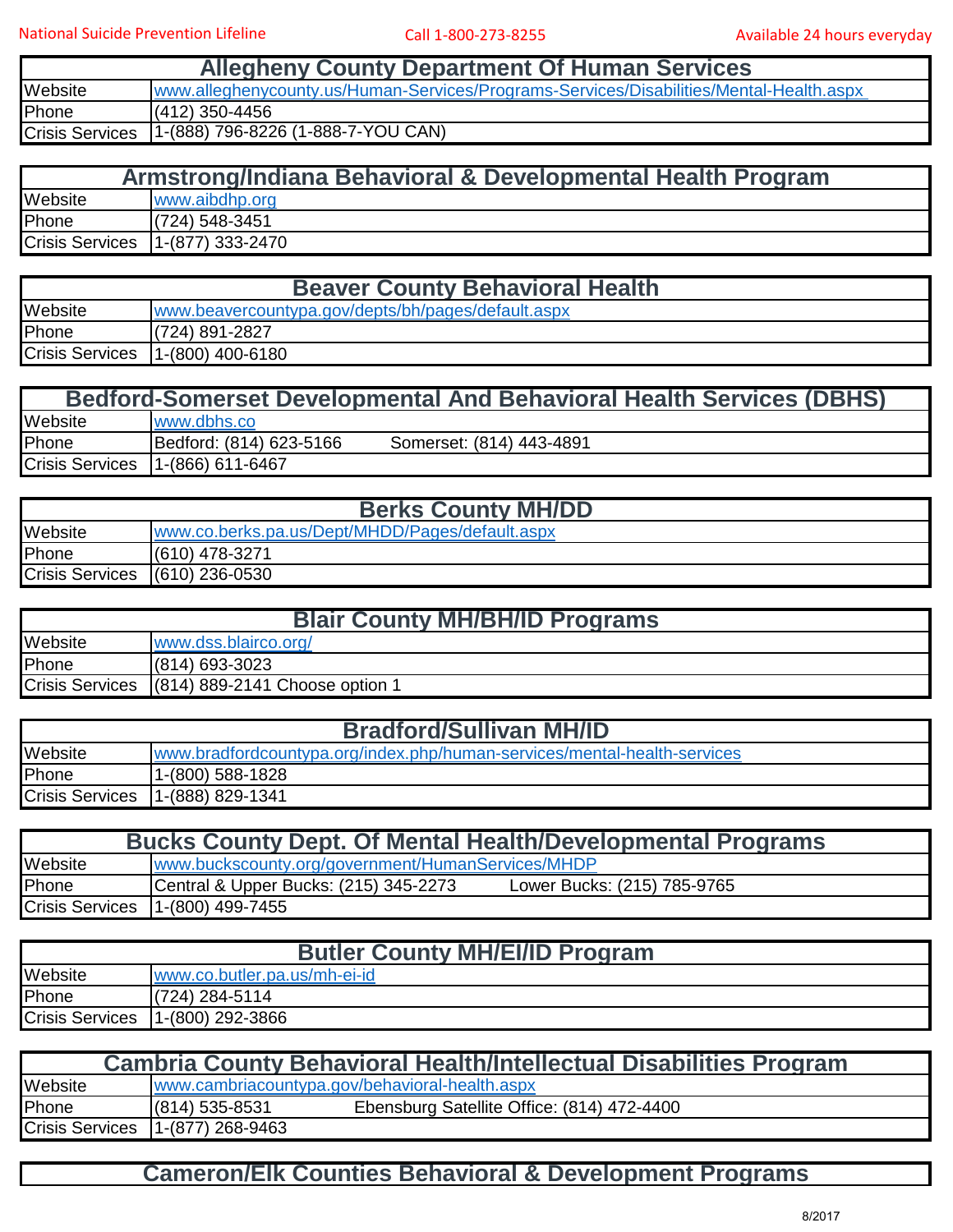| Website                | www.cemhmr.org                     |
|------------------------|------------------------------------|
| Phone                  | 772-8016<br>(814)                  |
| <b>Crisis Services</b> | 1-(800) 652-0562<br>$\overline{A}$ |

## **Carbon-Monroe-Pike MH/DS**

| <b>Website</b>         | www.cmpmhds.org/                                            |                             |
|------------------------|-------------------------------------------------------------|-----------------------------|
| Phone                  | Monroe County: (570) 420-1900 Carbon County: (610) 377-0773 | Pike County: (570) 296-6484 |
| <b>Crisis Services</b> | [1-(800)-338-6467 TTY: (570) 420-1904                       |                             |

| <b>Centre County MH/ID/EI</b> |                                     |  |
|-------------------------------|-------------------------------------|--|
| Website                       | www.centrecountypa.gov/index.aspx   |  |
| Phone                         | $(814)$ 355-6786 and (814) 355-6744 |  |
| <b>Crisis Services</b>        | 11-)800) 643-5432                   |  |

| <b>Chester County Dept. Of Mental Health/Intellectual &amp; Developmental Disabilities</b> |                                                             |  |
|--------------------------------------------------------------------------------------------|-------------------------------------------------------------|--|
| Website                                                                                    | www.chesco.org/615/Mental-HealthIntellectual-Dev-Disabiliti |  |
| Phone                                                                                      | $(610)$ 344-6265                                            |  |
| <b>Crisis Services</b>                                                                     | 11-(877) 918-2100                                           |  |

| <b>Clarion County MH/DD</b> |                                                              |
|-----------------------------|--------------------------------------------------------------|
| Website                     | www.co.clarion.pa.us/government/offices-and-departments.html |
| Phone                       | (814) 226-1080                                               |
| <b>Crisis Services</b>      | 11- (800) 292-3866                                           |

| <b>CMSU Behavioral Health &amp; Developmental Services</b> |                    |  |
|------------------------------------------------------------|--------------------|--|
| Website                                                    | www.cmsu.org       |  |
| Phone                                                      | $(570)$ 275-5422   |  |
| <b>Crisis Services</b>                                     | $1-(800)$ 222-9016 |  |

| <b>Community Connections Of Clearfield/Jefferson Counties</b> |                  |
|---------------------------------------------------------------|------------------|
| Website                                                       | WWW.CCC-I.COM    |
| Phone                                                         | $(814)$ 371-5100 |
| <b>Crisis Services</b>                                        | 1-(800) 341-5040 |

| <b>Crawford County Human Services</b> |                                                    |  |
|---------------------------------------|----------------------------------------------------|--|
| Website                               | www.crawfordcountypa.net                           |  |
| Phone                                 | (814) 724-8380 or toll free at 1-(877) 334-8793    |  |
|                                       | Crisis Services (814) 724-2732 or 1-(800) 315-5721 |  |

| <b>Cumberland/Perry MH/IDD</b> |                                                         |                             |  |
|--------------------------------|---------------------------------------------------------|-----------------------------|--|
| Website                        | www.ccpa.net/118/Mental-Health-Intellectual-Develop-Dis |                             |  |
| Phone                          | $(717)$ 240-6320 or (888) 697-0371 x 6320               | Perry County (866) 240-6320 |  |
| <b>Crisis Services</b>         | $(866)$ 350-4357                                        |                             |  |

| Dauphin County Mental Health/Intellectual Disabilities Program |                                                                                         |  |
|----------------------------------------------------------------|-----------------------------------------------------------------------------------------|--|
| Website                                                        | www.dauphincounty.org/government/Human-Services/Mental-Health-Intellectual-Disabilities |  |
| Phone                                                          | 1-(866) 820-3516                                                                        |  |
|                                                                | Crisis Services (717) 232-7511 or 1-(888) 596-4447                                      |  |

|  | <b>Delaware County BH/ID</b> |  |  |
|--|------------------------------|--|--|
|--|------------------------------|--|--|

Website [www.delcohsa.org/behavioralhealth.html](http://www.delcohsa.org/behavioralhealth.html)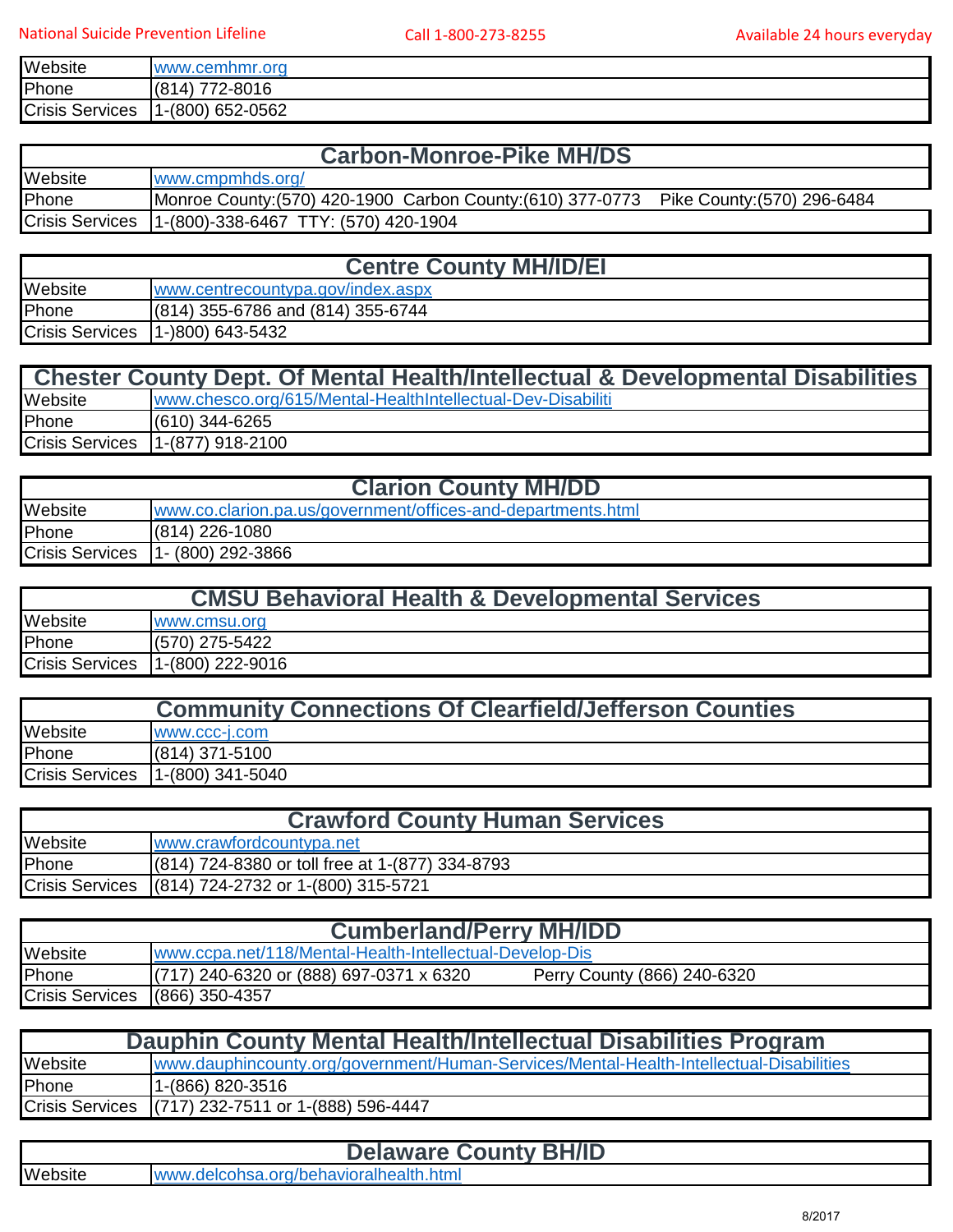| Phone                     | 2365<br>(6<br>, ,<br>. .<br>υ<br>∼-<br>ن ا     |
|---------------------------|------------------------------------------------|
| <b>Crisis</b><br>Services | 7007<br>889-7<br><u>ı-(855)</u><br>- 7<br>- 72 |

| <b>Erie County MH/ID</b> |                                                                                             |
|--------------------------|---------------------------------------------------------------------------------------------|
| Website                  | www.eriecountypa.gov/county-services/human-services/mental-health-intellectual-disabilities |
| Phone                    | $(814)$ 451-6800                                                                            |
|                          | Crisis Services (814) 456-2014 or 1-(800) 300-9558.                                         |

| <b>Fayette County Behavioral Health Administration</b> |                                |  |
|--------------------------------------------------------|--------------------------------|--|
| Website                                                | www.fcbha.org                  |  |
| Phone                                                  | (724) 430-1370                 |  |
|                                                        | Crisis Services (724) 437 1003 |  |

| <b>Forest/Warren Human Services</b> |                                                                    |
|-------------------------------------|--------------------------------------------------------------------|
| Website                             | www.wc-hs.org                                                      |
| Phone                               | Warren 1-(866) 641-3488<br>Forest (814) 755-7995                   |
| <b>Crisis Services</b>              | Weekdays 8:30 a.m. - 5:00 p.m. (814) 726-2100/ (814) 726-8413      |
|                                     | After 5:00 p.m./weekends/holidays (814) 723-2800/ 1-(800) 406-1255 |

| <b>Franklin/Fulton MH/ID/EI</b> |                                                                                       |
|---------------------------------|---------------------------------------------------------------------------------------|
| Website                         | www.franklincountypa.gov/index.php?section=human-services_mental-health               |
| Phone                           | $(800)$ 841-3593                                                                      |
|                                 | Crisis Services   Keystone: (717)264-2555 or<br>True North Wellness: 1-(866) 325-0339 |

| <b>Greene County Human Services</b> |                                                      |
|-------------------------------------|------------------------------------------------------|
| Website                             | www.co.greene.pa.us/secured/gc2/depts/hs/mhs/mhs.htm |
| Phone                               | 1-(888) 317-7106                                     |
| <b>Crisis Services</b>              | 11-(800) 417-9460                                    |

| <b>Juniata Valley Behavioral &amp; Developmental Services - HMJ</b> |                    |
|---------------------------------------------------------------------|--------------------|
| Website                                                             |                    |
| Phone                                                               | (717) 242-6467     |
| <b>Crisis Services</b>                                              | $1-(800)$ 929-9583 |

| Lackawanna/Susquehanna BH/ID/EI Programs |                                   |                                    |
|------------------------------------------|-----------------------------------|------------------------------------|
| Website                                  | www.lsbhidei.org                  |                                    |
| Phone                                    | $(570)$ 346-5741                  |                                    |
| <b>Crisis Services</b>                   | Lackawanna County: (570) 348-6100 | Susquehanna County: (570) 278-6822 |

| <b>Lancaster County BH/DS</b>  |                                                                      |
|--------------------------------|----------------------------------------------------------------------|
| Website                        | www.co.lancaster.pa.us/1091/Behavioral-Health-Developmental-Services |
| Phone                          | $(717)$ 299-8021                                                     |
| Crisis Services (717) 394-2631 |                                                                      |

| <b>Lawrence County Mental Health &amp; Developmental Services</b> |                                                                      |
|-------------------------------------------------------------------|----------------------------------------------------------------------|
| Website                                                           | www.co.lawrence.pa.us/departments/mental-healthdevelopment-services/ |
| Phone                                                             | $(724)$ 658-2538                                                     |
| Crisis Services (724) 652-9000                                    |                                                                      |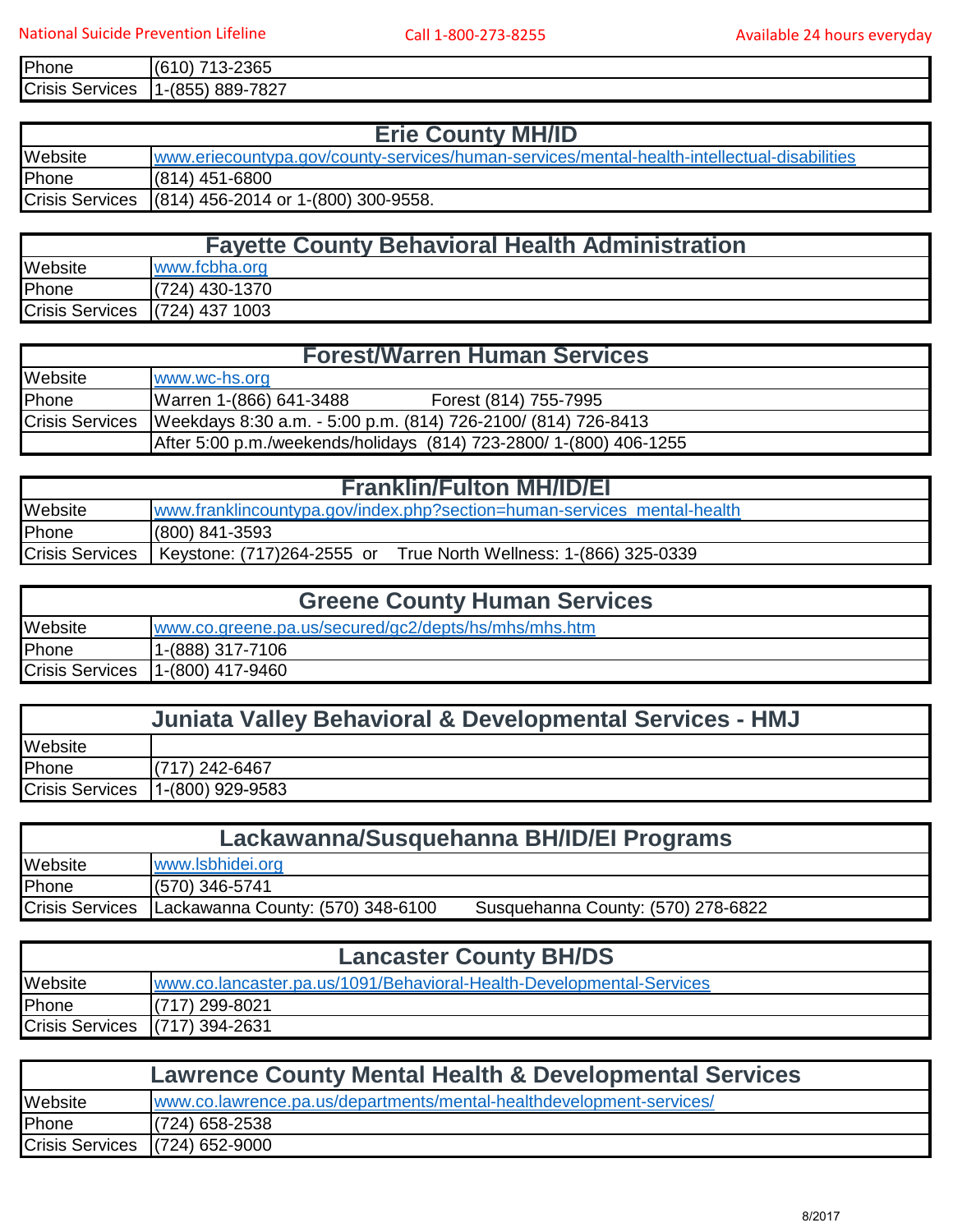T

**Lebanon County MH/ID/EI**

| Website                | /.lebcounty.org/MHIDEI/Pages/home.aspx<br><b>WWW</b> |
|------------------------|------------------------------------------------------|
| Phone                  | 274-3415<br>171.                                     |
| <b>Crisis Services</b> | 274-3363<br>(717)                                    |

| <b>Lehigh County MH/ID/D&amp;A/EI</b> |                                                               |
|---------------------------------------|---------------------------------------------------------------|
| Website                               | www.lehighcounty.org/Departments/Human-Services/Mental-Health |
| Phone                                 | (610) 782-3200                                                |
| Crisis Services (610) 782-3127        |                                                               |

| <b>Luzerne-Wyoming Counties Mental Health And Developmental Services</b> |                   |
|--------------------------------------------------------------------------|-------------------|
| Website                                                                  | www.mhdslw.org    |
| Phone                                                                    | 11-(800) 816-1880 |
| <b>Crisis Services</b>                                                   | $1-(888)829-1341$ |

| <b>Lycoming/Clinton MH/ID</b> |                                                                   |  |
|-------------------------------|-------------------------------------------------------------------|--|
| Website                       | www.joinder.org                                                   |  |
| Phone                         | Lycoming County: (570) 326-7895<br>Clinton County: (570) 748-2262 |  |
|                               | Crisis Services (570) 326-7895                                    |  |

| <b>McKean County Mental Health Services</b> |                                                                      |
|---------------------------------------------|----------------------------------------------------------------------|
| Website                                     | www.mckeancountypa.org/Departments/Mental_Health_Services/Index.aspx |
| Phone                                       | $(814) 887 - 3350$                                                   |
| <b>Crisis Services</b>                      | $1-(800)$ 459-6568                                                   |

| <b>Mercer County MH/DS</b>     |                          |
|--------------------------------|--------------------------|
| Website                        | www.mercercountybhc.org/ |
| Phone                          | $(724)$ 662-2230         |
| Crisis Services (724) 662-2227 |                          |

| <b>Montgomery County MH/DD/EI Program Office</b> |                                                               |
|--------------------------------------------------|---------------------------------------------------------------|
| Website                                          | www.montcopa.org/150/Behavioral-HealthDevelopmental-Disabilit |
| Phone                                            | (610) 278-3642                                                |
| <b>Crisis Services</b>                           | $1-(855)$ 634-HOPE (4673)                                     |

| <b>Northampton County MH/EI/Dev. Prog. Div.</b> |                                                           |
|-------------------------------------------------|-----------------------------------------------------------|
| Website                                         | www.northamptoncounty.org/HS/MENHEALTH/Pages/default.aspx |
| Phone                                           | $(610)$ 829-4800                                          |
| Crisis Services (610) 829-4801                  |                                                           |

| <b>Northumberland County BH/ID Services</b> |                                                             |
|---------------------------------------------|-------------------------------------------------------------|
| Website                                     | www.norrycopa.net/index.php/government-offices/bhids/bh-ids |
| Phone                                       | (570) 495-2040                                              |
| <b>Crisis Services</b>                      | 1-(855) 313-4387                                            |

| <b>Philadelphia Dept Of BH &amp; Intellectual Disability Svcs.</b> |                  |
|--------------------------------------------------------------------|------------------|
| Website                                                            | www.dbhids.org   |
| Phone                                                              | 1-(888) 545-2600 |